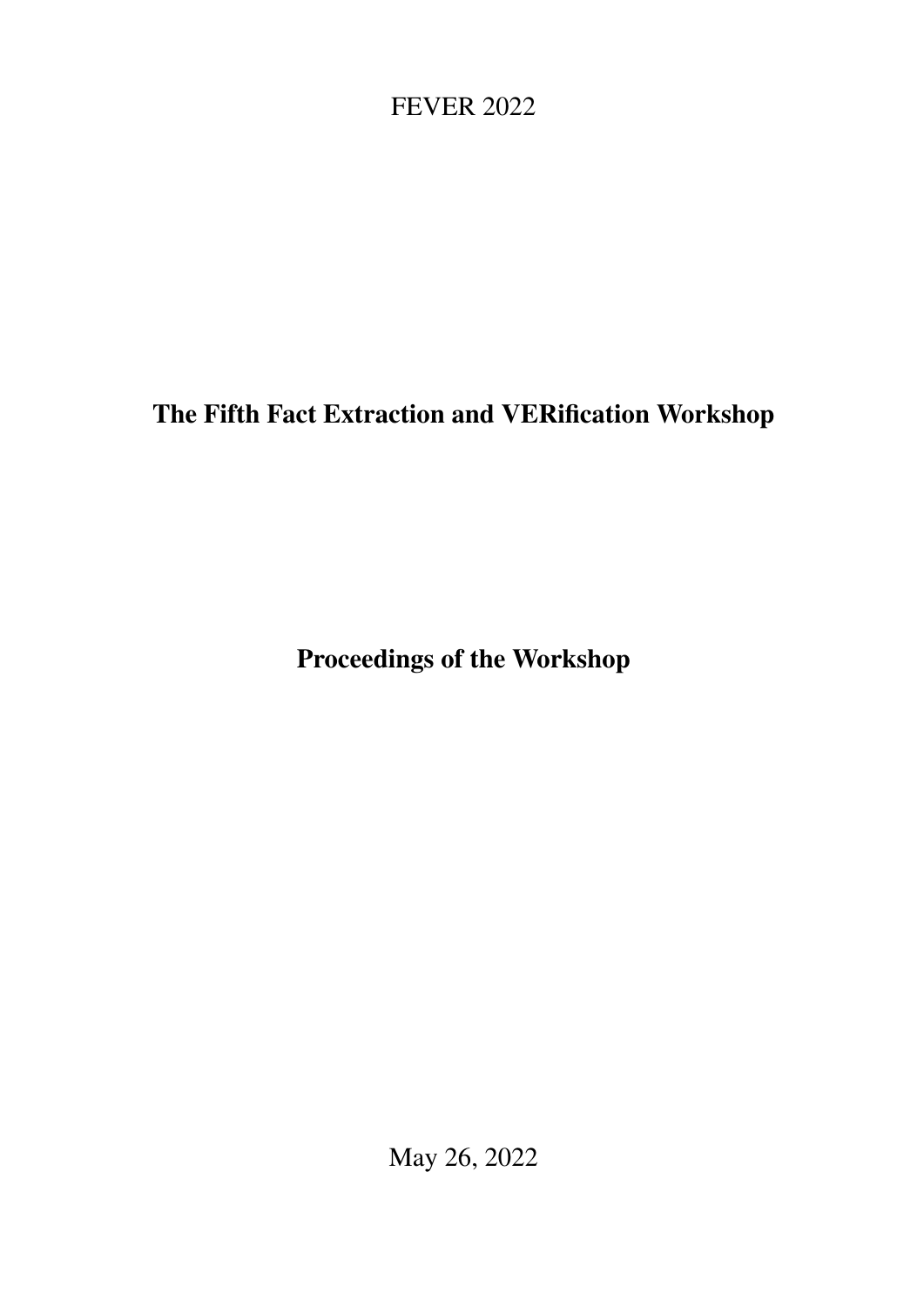The FEVER organizers gratefully acknowledge the support from the following sponsors.

Supported by

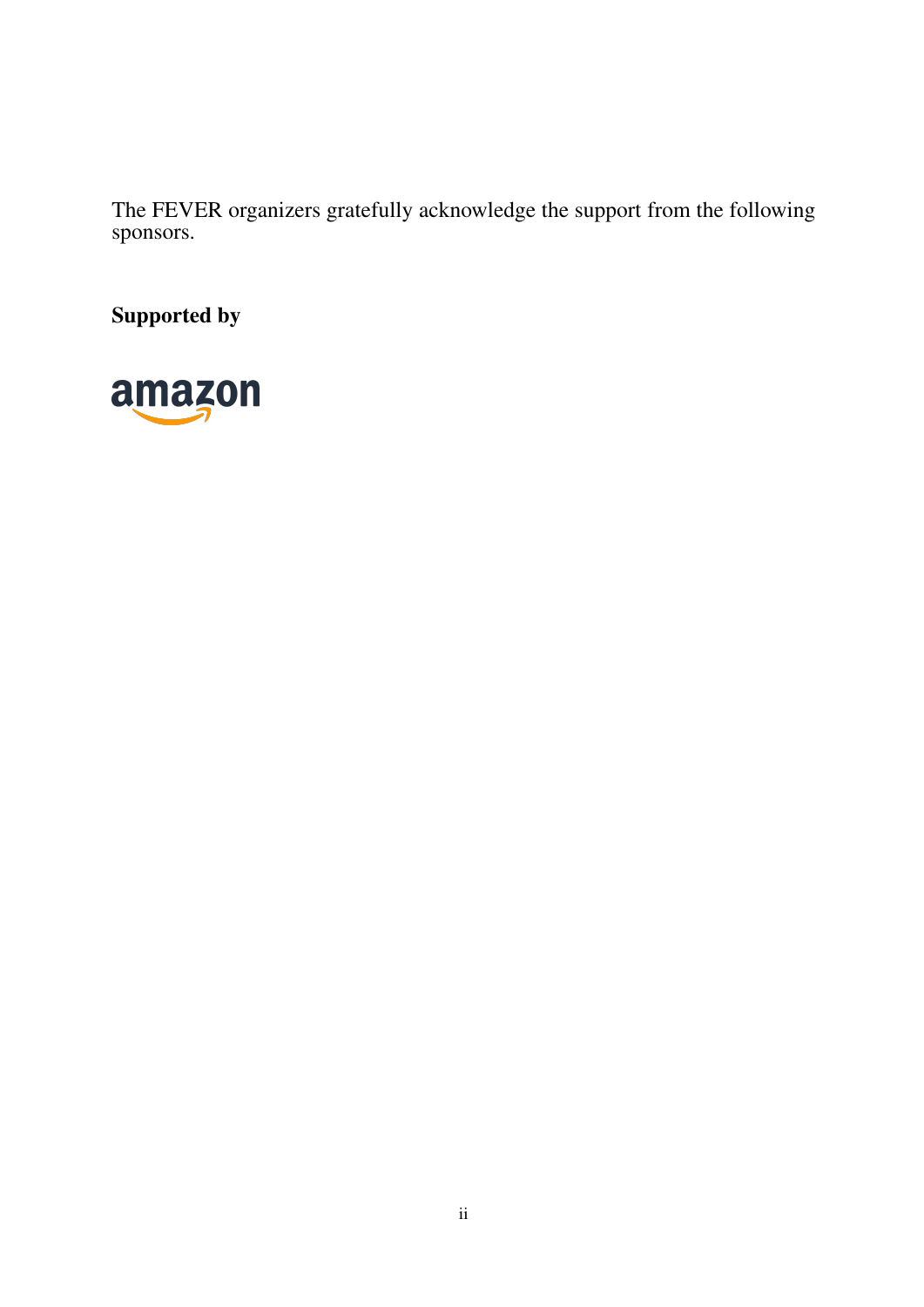©2022 Association for Computational Linguistics

Order copies of this and other ACL proceedings from:

Association for Computational Linguistics (ACL) 209 N. Eighth Street Stroudsburg, PA 18360 USA Tel: +1-570-476-8006 Fax: +1-570-476-0860 acl@aclweb.org

ISBN 978-1-952148-02-6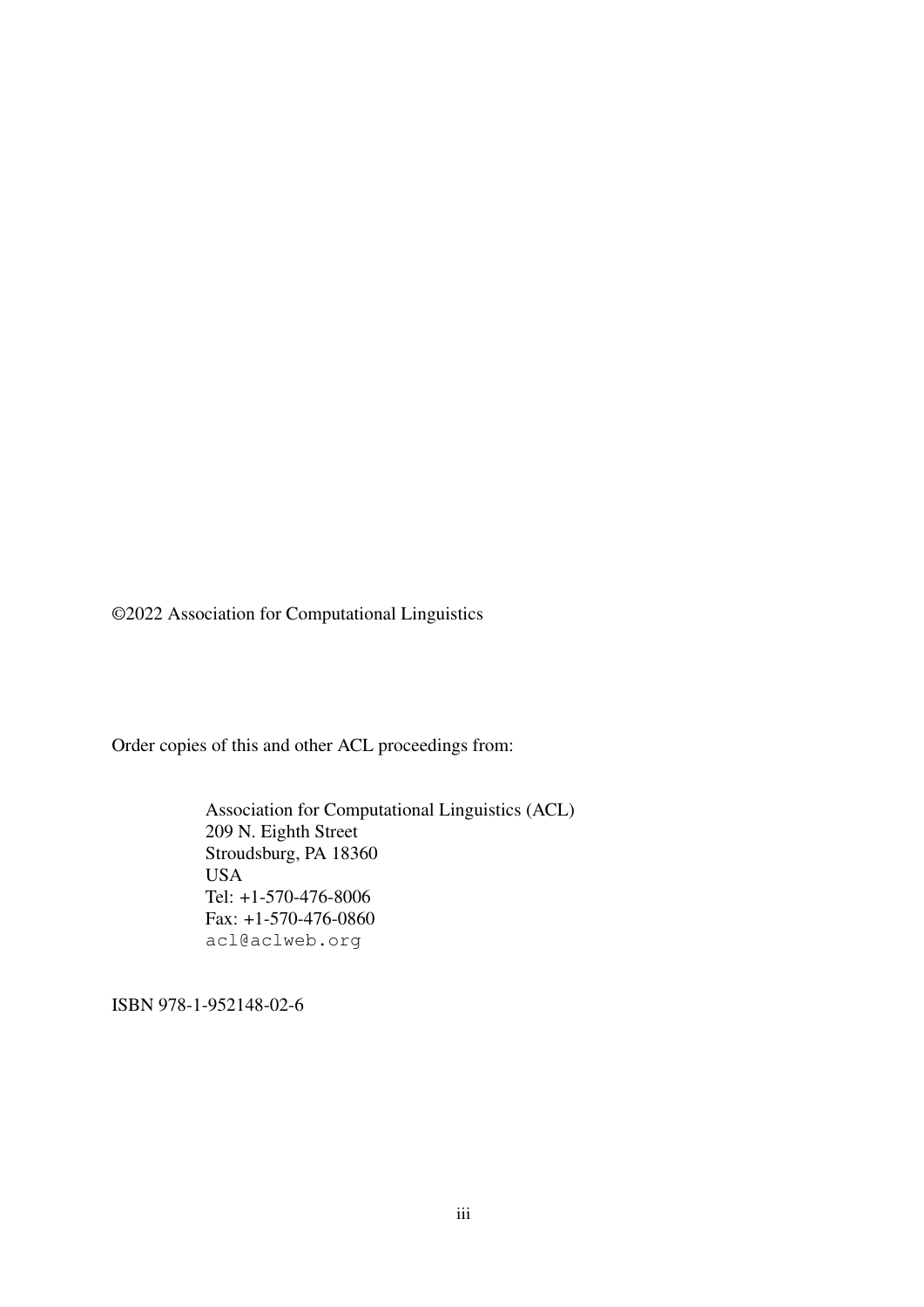## Introduction

With billions of individual pages on the web providing information on almost every conceivable topic, we should have the ability to collect facts that answer almost every conceivable question. However, only a small fraction of this information is contained in structured sources such as Wikidata; we are therefore limited by our ability to transform free-form text to structured knowledge. There is, however, another problem that has become the focus of a lot of recent research and media coverage: false information coming from unreliable sources.

To ensure accuracy, any content must be verified. However, the volume of information precludes human moderators from doing so. Hence, it is paramount to research automated means to verify accuracy and consistency of information published online and the downstream systems (such as Question Answering, Search and Digital Personal Assistants) which rely on it.

The fifth edition of the FEVER workshop collocated with ACL 2022 aims to continue promoting ongoing research in above area, following on from the first four collocated with EMNLP 2018, EMNLP 2019, ACL 2020, and EMNLP 2021 and three shared tasks in 2018, 2019, and 2021. This year's workshop consists of 3 oral and 7 poster presentations of accepted papers (66% overall acceptance rate), as well as presentations from 5 invited speakers. The workshop is held in hybrid mode with in-person and virtual poster sessions, live-streamed oral presentations and invited talks.

The organisers would like to thank the authors of all submitted papers, the reviewers, and the invited speakers for their efforts, and we are looking forward to next year's edition.

Best wishes, The FEVER organisers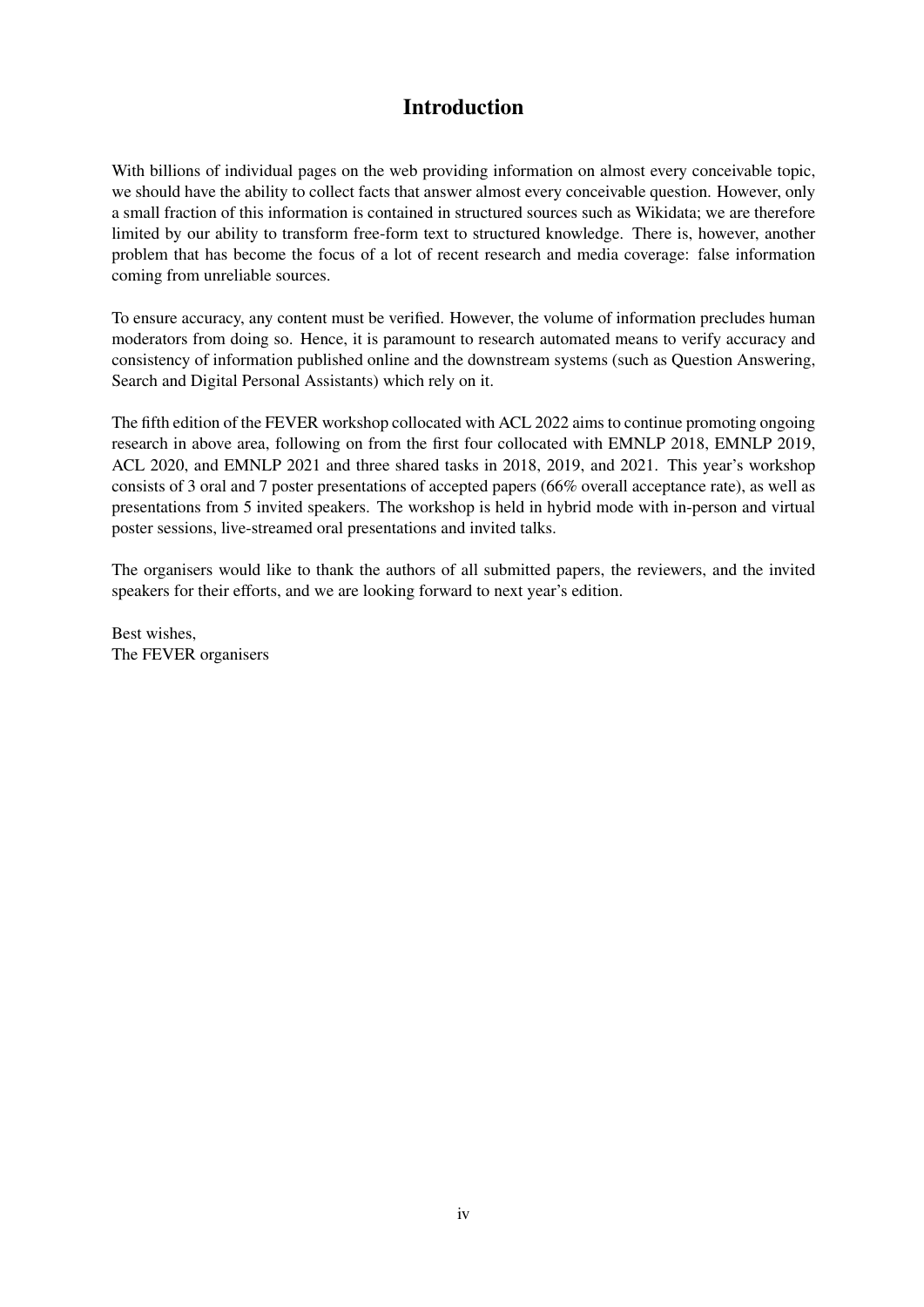## Organizing Committee

#### Workshop Organiser

Rami Aly, University of Cambridge Christos Christodoulopoulos, Amazon Oana Cocarascu, King's College London Zhijiang Guo, University of Cambridge Arpit Mittal, Meta Michael Schlichtkrull, University of Cambridge James Thorne, University of Cambridge Andreas Vlachos, University of Cambridge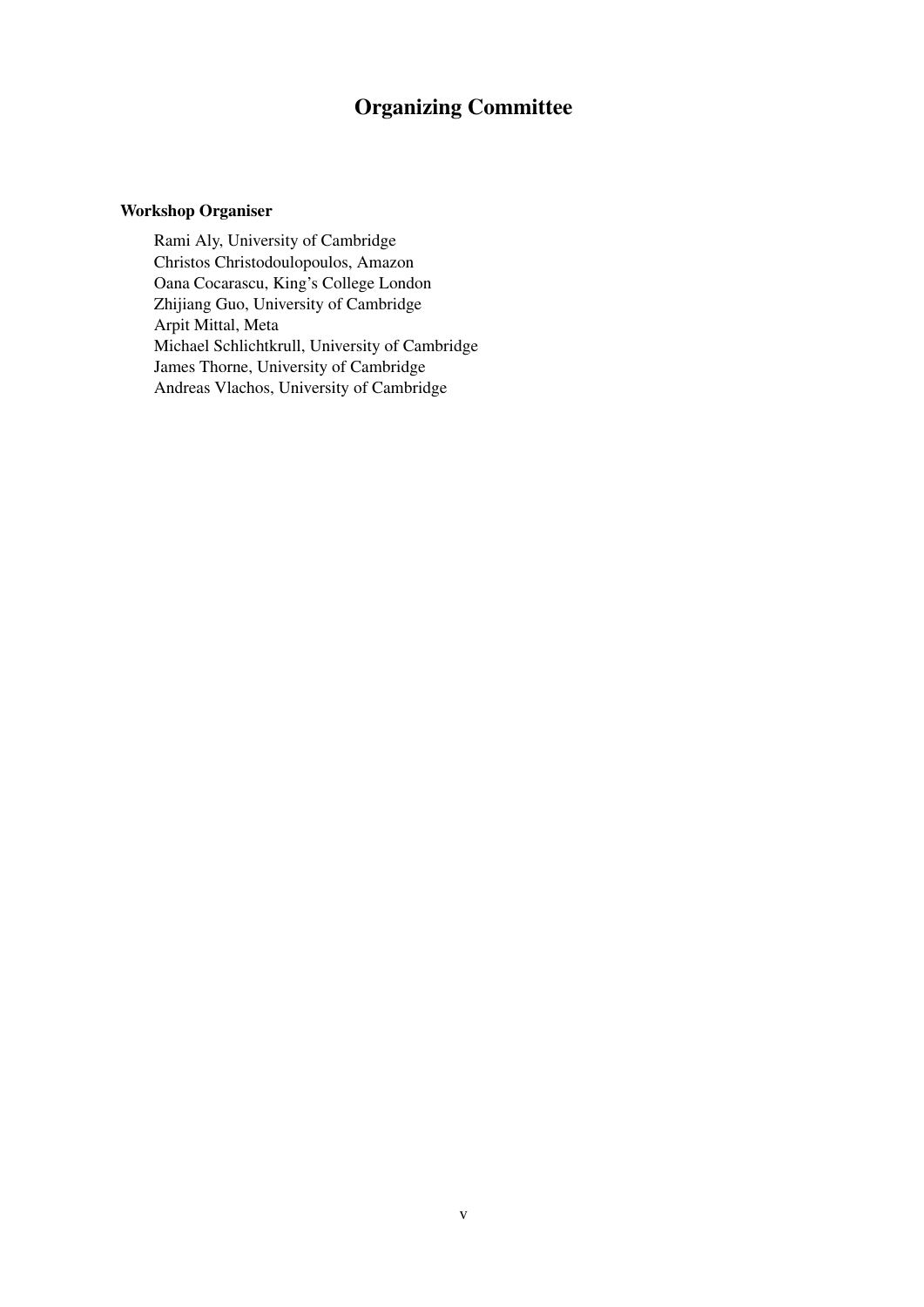### Program Committee

#### Program Committee

Daniele Bonadiman, Amazon Dominik Stammbach, ETH Zurich Esma Balkir, National Research Council Canada Ivan Habernal, TU Darmstadt Andreas Hanselowski, TU Darmstadt Hugo Perrin, Buster.ai Jodi Schneider, University of Illinois, Urbana Champaign Kevin Small, Amazon Laura Mascarell, ETH Zurich Christopher Malon, NEC Laboratories America Martin Funkquist, TU Darmstadt Mitch Paul Mithun, University of Arizona Menglin Xia, Amazon Motoki Taniguchi, Fuji Xerox Ankur Padia, University of Maryland, Baltimore County Preethi Raghavan, IBM Research Mohammed Saeed, Eurecom

#### Invited Speakers

Kiran Garimella, Rutgers University Alon Halevy, Meta Kalina Bontcheva, Sheffield University Alice Oh, KAIST Tanu Mitra, University of Washinghton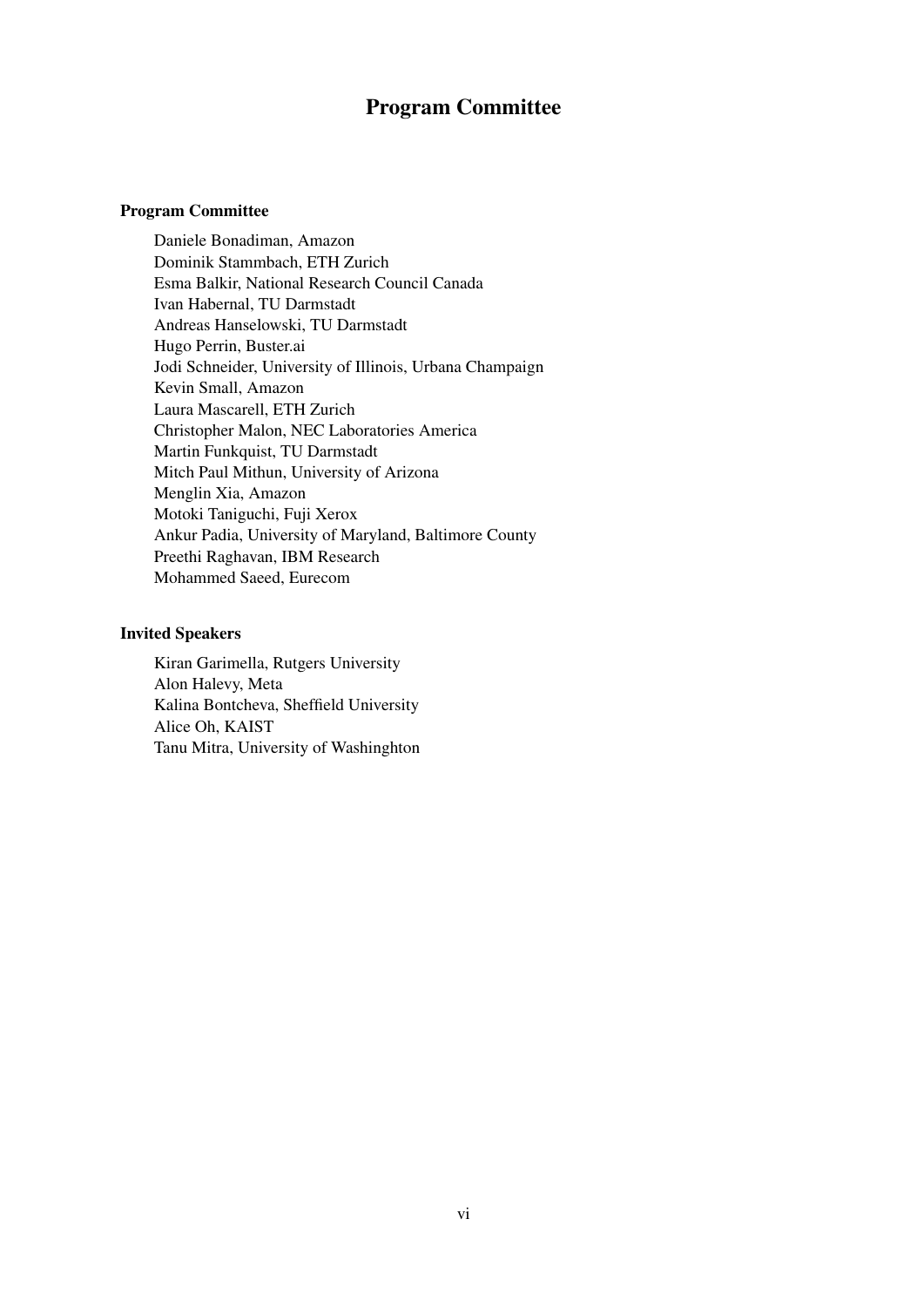## Table of Contents

| Retrieval Data Augmentation Informed by Downstream Question Answering Performance                                                                                       |
|-------------------------------------------------------------------------------------------------------------------------------------------------------------------------|
| Heterogeneous-Graph Reasoning and Fine-Grained Aggregation for Fact Checking                                                                                            |
| <b>Distilling Salient Reviews with Zero Labels</b><br>Chieh-Yang Huang, Jinfeng Li, Nikita Bhutani, Alexander Whedon, Estevam Hruschka and Yoshi                        |
| Automatic Fake News Detection: Are current models "fact-checking" or "gut-checking"?                                                                                    |
| A Semantics-Aware Approach to Automated Claim Verification                                                                                                              |
| PHEMEPlus: Enriching Social Media Rumour Verification with External Evidence<br>John Dougrez-Lewis, Elena Kochkina, Miguel Arana-Catania, Maria Liakata and Yulan He 49 |
| XInfoTabS: Evaluating Multilingual Tabular Natural Language Inference<br>Bhavnick Singh Minhas, Anant Shankhdhar, Vivek Gupta, Divyanshu Aggarwal and Shuo Zhang<br>59  |
| <b>Neural Machine Translation for Fact-checking Temporal Claims</b>                                                                                                     |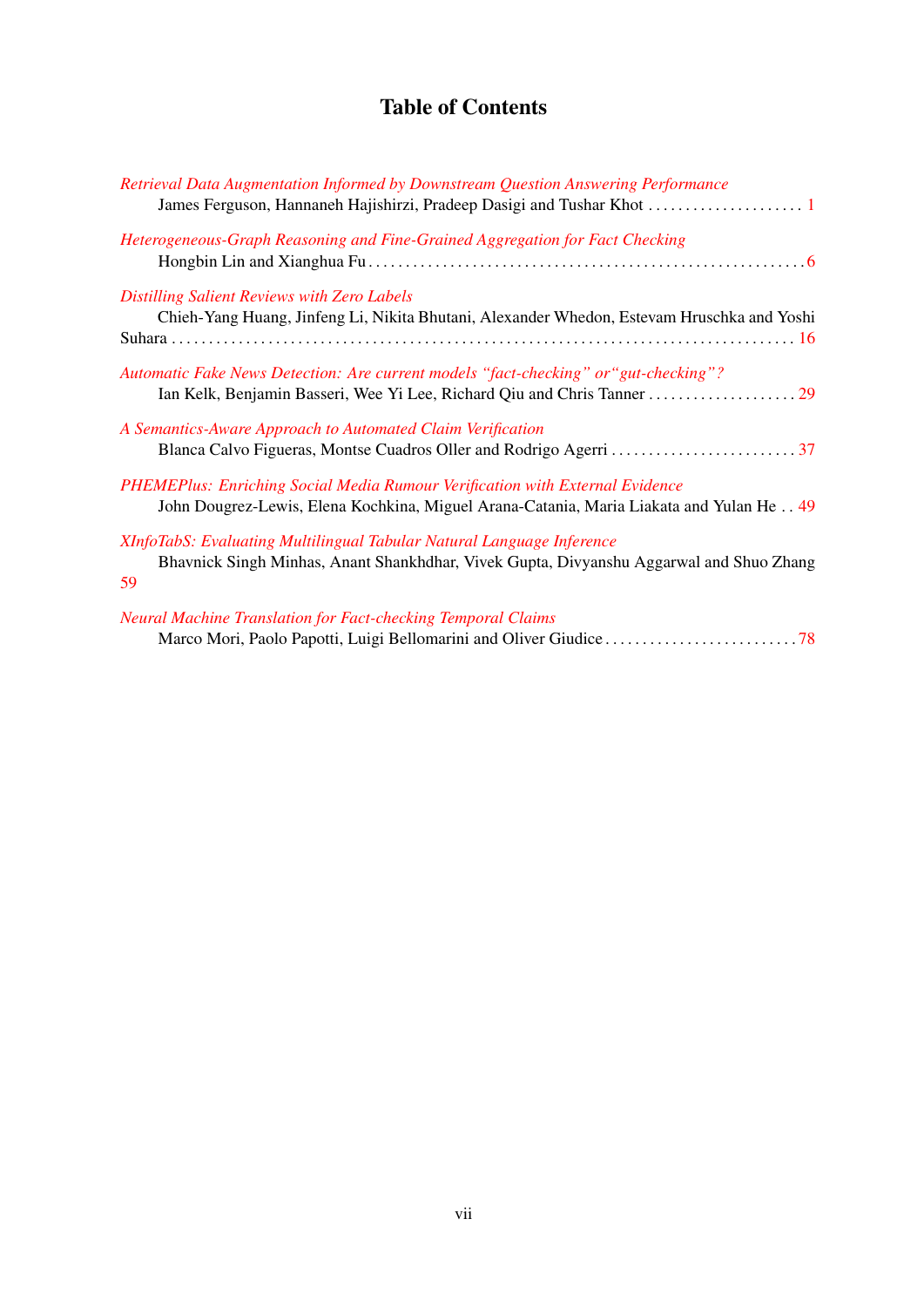### Program

#### Thursday, May 26, 2022

- 09:00 09:45 *Keynote Talk: Alon Halevy*
- 09:45 10:30 *Keynote Talk: Alice Oh*
- 10:30 11:00 *Coffee break*
- 11:00 11:45 *Keynote Talk: Carolina Scarton*
- 11:45 12:30 *Contributed Talks*

*[Neural Machine Translation for Fact-checking Temporal Claims](#page-0-0)* Marco Mori, Paolo Papotti, Luigi Bellomarini and Oliver Giudice

*[Automatic Fake News Detection: Are current models "fact-checking" or"gut](#page-0-0)[checking"?](#page-0-0)*

Ian Kelk, Benjamin Basseri, Wee Yi Lee, Richard Qiu and Chris Tanner

*[Retrieval Data Augmentation Informed by Downstream Question Answering](#page-0-0) [Performance](#page-0-0)*

James Ferguson, Hannaneh Hajishirzi, Pradeep Dasigi and Tushar Khot

- 12:30 14:00 *Lunch Break*
- 14:00 14:30 *In-person poster session*

*[XInfoTabS: Evaluating Multilingual Tabular Natural Language Inference](#page-0-0)* Bhavnick Singh Minhas, Anant Shankhdhar, Vivek Gupta, Divyanshu Aggarwal and Shuo Zhang

*[PHEMEPlus: Enriching Social Media Rumour Verification with External](#page-0-0) [Evidence](#page-0-0)*

John Dougrez-Lewis, Elena Kochkina, Miguel Arana-Catania, Maria Liakata and Yulan He

*[A Semantics-Aware Approach to Automated Claim Verification](#page-0-0)* Blanca Calvo Figueras, Montse Cuadros Oller and Rodrigo Agerri

Non-archival: Graph and Attention Based Fact Verification and Heterogeneous COVID-19 Claims Dataset Miguel Arana-Catania, Elena Kochkina, Arkaitz Zubiaga, Maria Liakata, Robert Procter and Yulan He